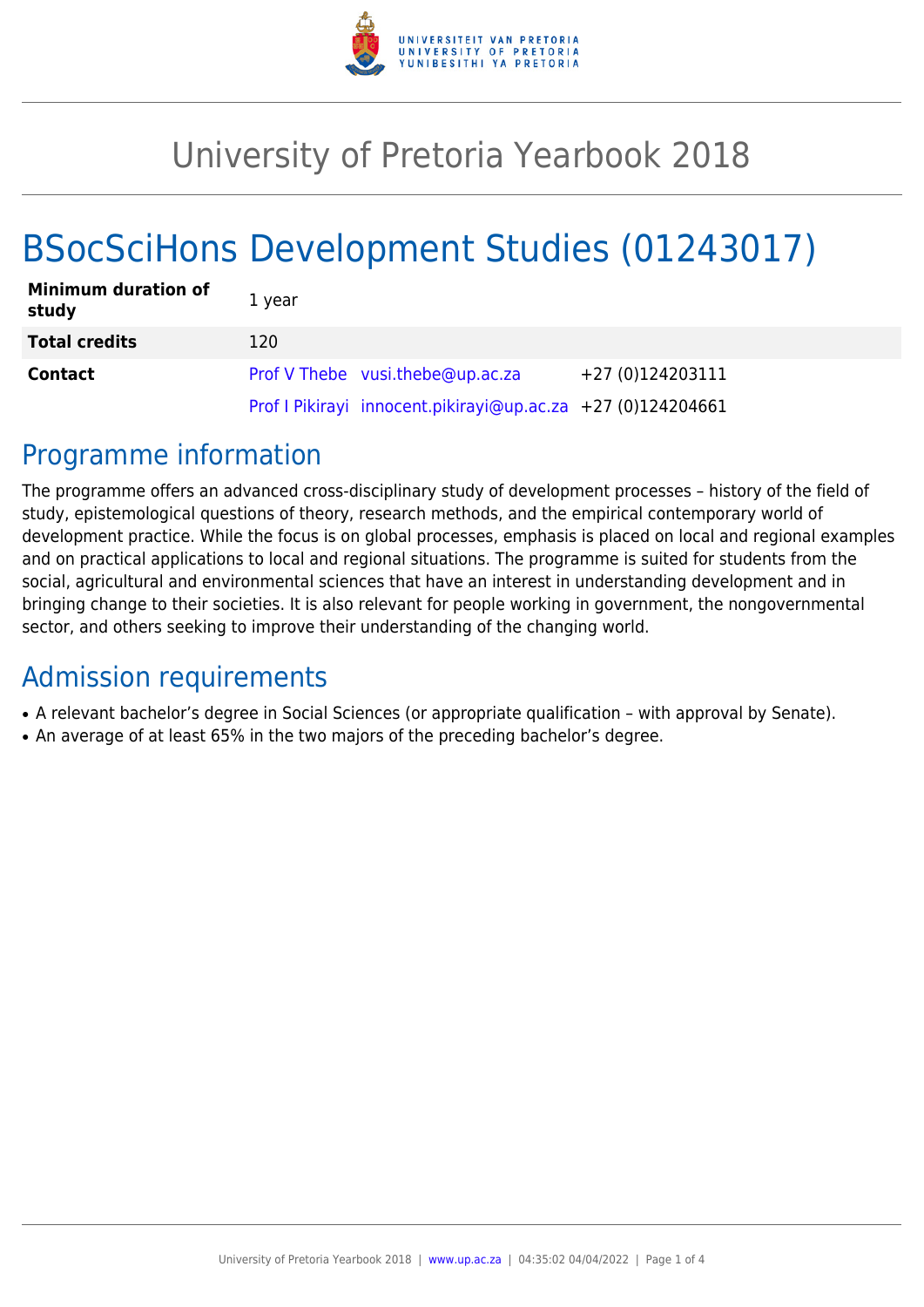

# Curriculum: Final year

**Minimum credits: 120**

# **Core modules**

## **Research report: Development studies 750 (GSO 750)**

| <b>Module credits</b>         | 40.00                                      |
|-------------------------------|--------------------------------------------|
| <b>Prerequisites</b>          | No prerequisites.                          |
| <b>Language of tuition</b>    | Separate classes for Afrikaans and English |
| <b>Department</b>             | Anthropology and Archaeology               |
| <b>Period of presentation</b> | Year                                       |

### **Module content**

A research report of approximately 30 pages (10 000 words) that is based on original research on an approved topic within the study field of community development.

# **Development theories 751 (GSO 751)**

| <b>Module credits</b>         | 20.00                                                 |
|-------------------------------|-------------------------------------------------------|
| <b>Prerequisites</b>          | No prerequisites.                                     |
| <b>Contact time</b>           | 1 other contact session per week, 2 lectures per week |
| <b>Language of tuition</b>    | Module is presented in English                        |
| <b>Department</b>             | Anthropology and Archaeology                          |
| <b>Period of presentation</b> | Semester 1                                            |

### **Module content**

Changing attitudes towards change and social inequality at different times and places. The concept "development" in the natural sciences and humanities. Key concepts in development theory: capitalism, socialism, colonialism, neocolonialism. Changing theories of development: linear states theory, neo-classical structural change model, modernisation theory, dependency theory and postmodernist challenges. Contemporary debates regarding the utilisation of scientific knowledge: predicting and inducing change, ethical considerations and multidisciplinary cooperation in development. Relationship between theory and practice and between community development and related fields of specialisation.

## **Development research methods 755 (GSO 755)**

| <b>Module credits</b>         | 20.00                                                 |
|-------------------------------|-------------------------------------------------------|
| <b>Prerequisites</b>          | No prerequisites.                                     |
| <b>Contact time</b>           | 1 other contact session per week, 2 lectures per week |
| <b>Language of tuition</b>    | Module is presented in English                        |
| <b>Department</b>             | Anthropology and Archaeology                          |
| <b>Period of presentation</b> | Semester 2                                            |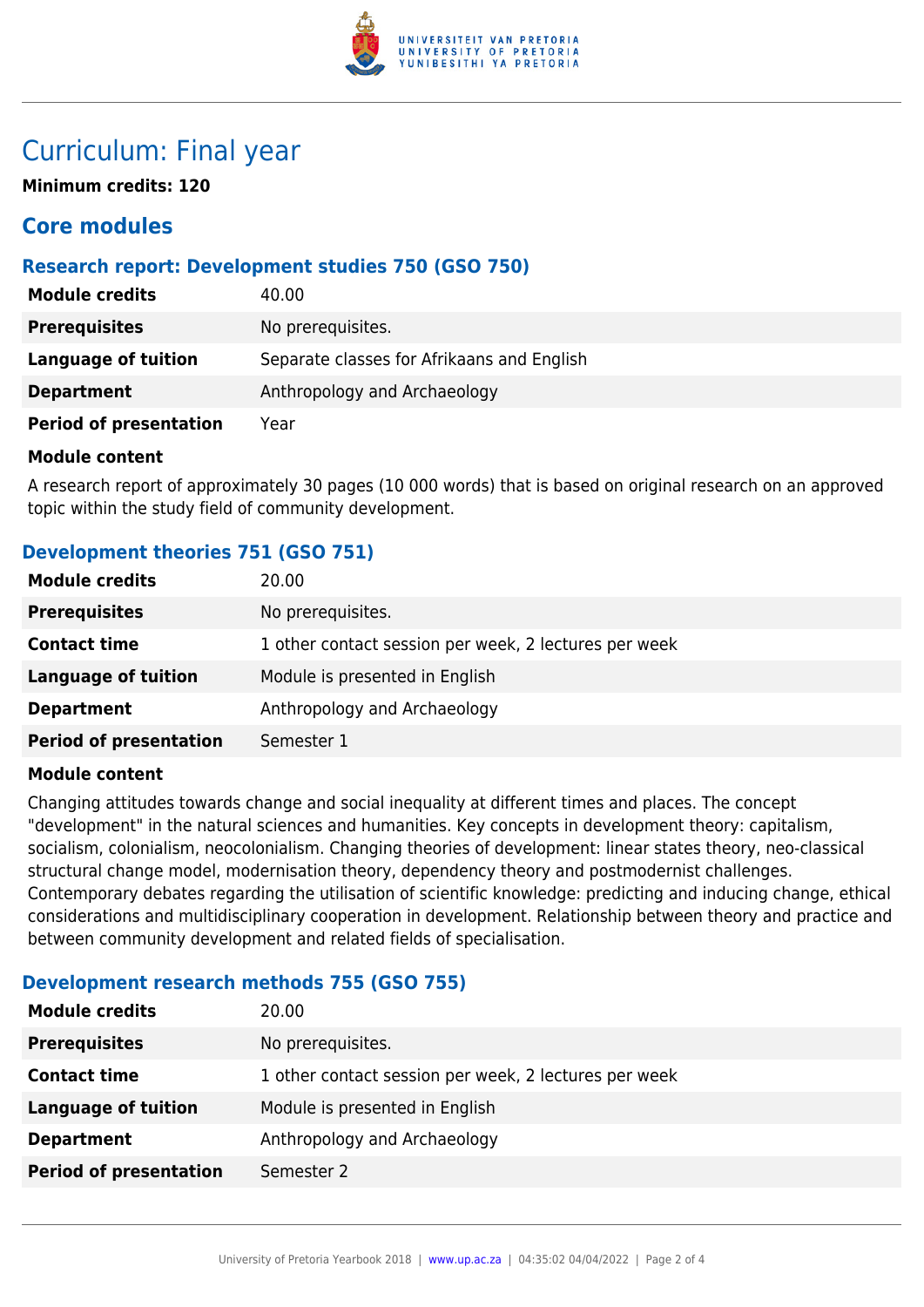

### **Module content**

This module investigates methodological approaches to the practice of development. It focuses on methods and approaches most utilised by development researchers and practitioners in the field. The module aims to equip learners with applied and practical knowledge, as well as the skills to critically examine the approaches, methods, and techniques within the broader scholarly literature. Thus, the module will cover practical instruction in methodologies and approaches including participatory rural appraisal, monitoring and evaluation, aspects of qualitative and quantitative approaches, case study as well as primary and secondary data collection and analysis techniques.

## **Contemporary development issues and debates 756 (GSO 756)**

| <b>Module credits</b>         | 20.00                                                 |
|-------------------------------|-------------------------------------------------------|
| <b>Prerequisites</b>          | No prerequisites.                                     |
| <b>Contact time</b>           | 1 other contact session per week, 2 lectures per week |
| <b>Language of tuition</b>    | Module is presented in English                        |
| <b>Department</b>             | Anthropology and Archaeology                          |
| <b>Period of presentation</b> | Semester 1                                            |

#### **Module content**

The module provides a critical analysis of contemporary development themes currently dominating development debates and the world of development practice. Particular attention is given to development strategies and practices in the post-development theory impasse era, as well as development challenges and their manifestation in the 21st century. The module will take students through a journey in post-1980s/1990s development, and explores in depth the future prospect of development. Topical themes include grassroots development, gender and development, democracy and governance, food security, climate change and local adaptation, migration and development, disaster and humanitarian emergencies. It will also cover initiatives like the MDGs and the SDGs to demonstrate changing emphasis in development practice.

### **Case studies in development practice 759 (GSO 759)**

| <b>Module credits</b>         | 20.00                                                 |
|-------------------------------|-------------------------------------------------------|
| <b>Prerequisites</b>          | No prerequisites.                                     |
| <b>Contact time</b>           | 1 other contact session per week, 2 lectures per week |
| <b>Language of tuition</b>    | Module is presented in English                        |
| <b>Department</b>             | Anthropology and Archaeology                          |
| <b>Period of presentation</b> | Semester 2                                            |